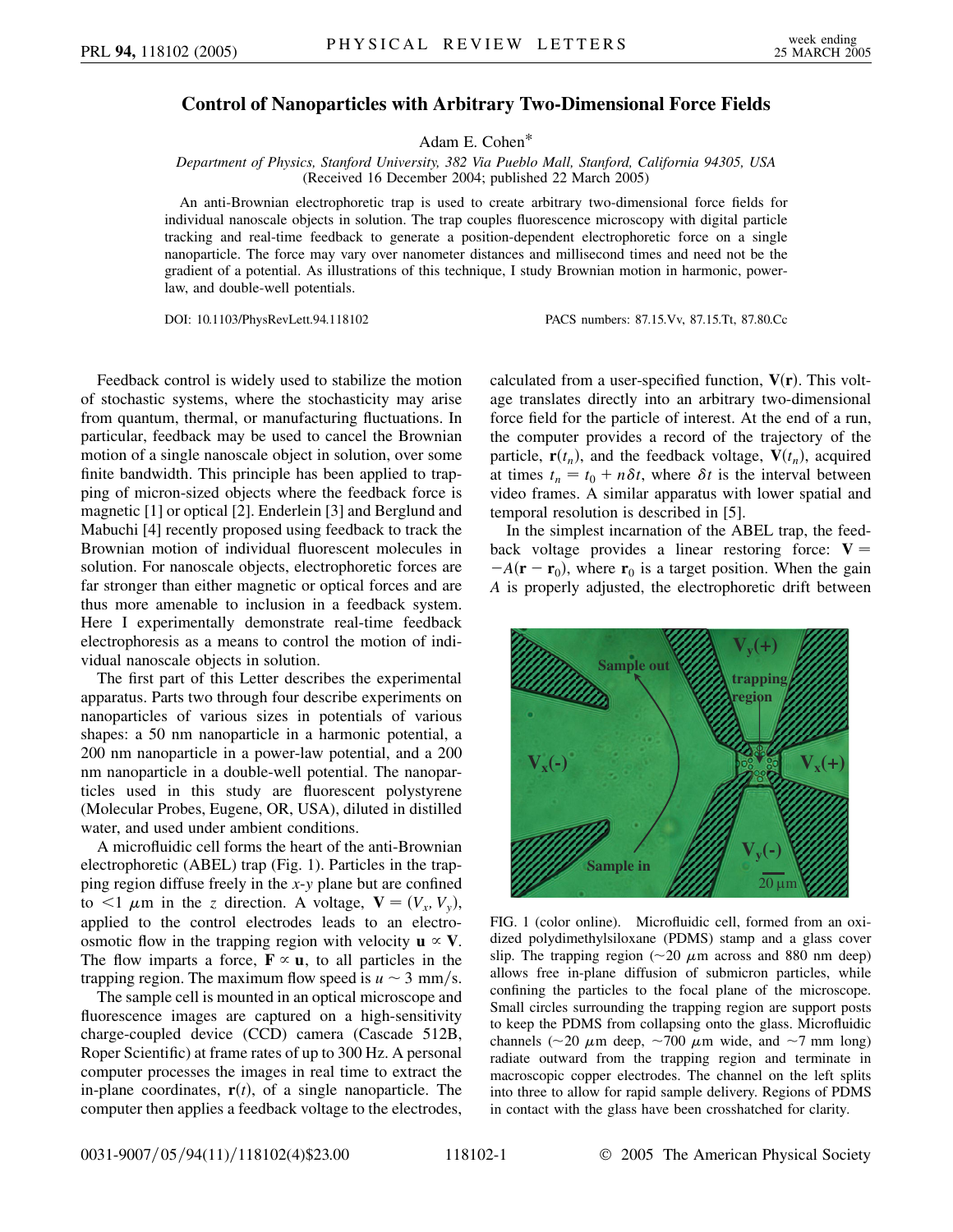frames *n* and  $n + 1$  exactly cancels the Brownian displacement between frames  $n - 1$  and *n*, so the particle is trapped at position  $\mathbf{r}_0$ . Changing  $\mathbf{r}_0$  in the software causes the particle to move in two-dimensional space. We have used the ABEL trap in this mode to trap and manipulate individual CdSe nanocrystals, lipid vesicles, molecules of  $\lambda$ -DNA, and particles of tobacco mosaic virus [6].

Figure 2 shows the trajectory of a trapped nanosphere subject to linear feedback. The position fluctuations are Gaussian with rms amplitudes of  $\sigma_x = 550$  nm and  $\sigma_y =$ 520 nm. The effective spring constants are related to the amplitude of the thermal fluctuations via  $k = k_B T / \sigma^2$ , so  $k_x = 1.3 \times 10^{-8}$  N/m, and  $k_y = 1.5 \times 10^{-8}$  N/m. Individual nanospheres were held in the trap for periods of up to several minutes.

From the measured trajectory one may reconstruct a pseudo-free trajectory, i.e., a trajectory similar to the one the particle would have followed had it not been trapped. Let the displacement of the particle between adjacent pairs of frames be  $\delta \mathbf{r}(n) \equiv \mathbf{r}(n+1) - \mathbf{r}(n)$ . This displacement is related to the applied voltage via

$$
\delta r_i(n) = \mu_{ij}^{(0)} V_j(n) \delta t + \mu_{ij}^{(1)} V_j(n+1) \delta t + \xi_i(n), \quad (1)
$$

where the  $\mu_{ij}$  are 2  $\times$  2 mobility matrices and *i*, *j* = *x*, *y*. The Langevin term,  $\xi_i(n)$ , obeys the fluctuation-dissipation relation  $\langle \xi_i(n)\xi_j(m)\rangle = 2D\delta t \delta_{ij}\delta_{nm}$ , where *D* is the diffusion coefficient of the particle. The displacement depends on both  $V(n)$  and  $V(n + 1)$  because the voltage switches at a time in between  $t_n$  and  $t_{n+1}$ . Off-diagonal mobilities arise through nonideal behavior of the trap (e.g., fringing fields or rotation of the trap axes relative to the CCD axes) and are typically small.

The eight coefficients of the mobility matrices are obtained through a multidimensional linear regression of the measured displacements against the applied voltages. The residuals from this fit are the displacements due purely to thermal fluctuations. Summing these residual displacements leads to a pseudo-free trajectory, as illustrated in



FIG. 2 (color online). Trajectory of a trapped 50 nm particle, measured over 10 000 time steps (45 s). A ''pseudo-free'' trajectory is obtained by subtracting from the measured trajectory the motion due to the applied electric field. The pseudo-free trajectory is constrained to start and end at the origin.

Fig. 2. This kind of reconstruction can be performed only with an active trap because it requires a knowledge of the force applied by the trap at all times.

Gosse and Croquette modeled a Brownian particle subject to linear, discrete-time feedback using the Langevin equation [1]:

$$
r_i(n + 1) = r_i(n) - \alpha r_i(n - \Delta) + \xi_i(n),
$$
 (2)

where  $\alpha$  is a dimensionless measure of the feedback gain and  $\Delta$  is the feedback delay, measured in video frames. For the present apparatus  $\Delta$  is between 1 and 2. They showed that a particle subject to Eq. (2) undergoes thermal fluctuations with a power spectrum,

$$
|r_i(f)|^2 = \frac{4D\delta t^2}{|e^{2\pi i f} - 1 + \alpha e^{-2\pi i f \Delta}|^2}.
$$
 (3)

Equation (3) predicts that when  $\alpha$  surpasses a threshold (determined by  $\Delta$ ) the power spectrum develops a peak and the particle starts to oscillate. The spectra of Eq. (3) are in quantitative agreement with experiment, both for values of  $\alpha$  above and below the oscillation threshold. Figure 3 shows the power spectra of the trapped and pseudo-free trajectories of Fig. 2. The trapped spectrum is well described by Eq. (3), with  $\alpha$  just at the oscillation threshold, while the pseudo-free spectrum is fit by  $1/f^2$  noise, as expected for a free random walk.



FIG. 3. Power spectra of the *x* fluctuations of a trapped 50 nm particle (\*) and of the corresponding pseudo-free trajectory (+). The trapped spectrum is fit by Eq. (3), with  $\delta t =$ 4.5 ms,  $\alpha = 0.3$ , and  $\Delta = 1.3$ . The value of *D* is fixed at the value extracted from the pseudo-free power spectrum  $(8.7 \mu \text{m}^2 \text{ s}^{-1})$ . The pseudo-free spectrum is fit by  $|x(f)|^2 =$  $D/(\pi f)^2$ . Inset: normalized two-point correlation functions of the displacements between successive frames along the *x* axis,  $C_2(\tau) \propto \langle \delta x(t) \delta x(t+\tau) \rangle$ . The correlation function of the measured trajectory (dashed line) shows ringing due to the feedback delay, while that of the pseudo-free trajectory (solid line) shows -correlated steps.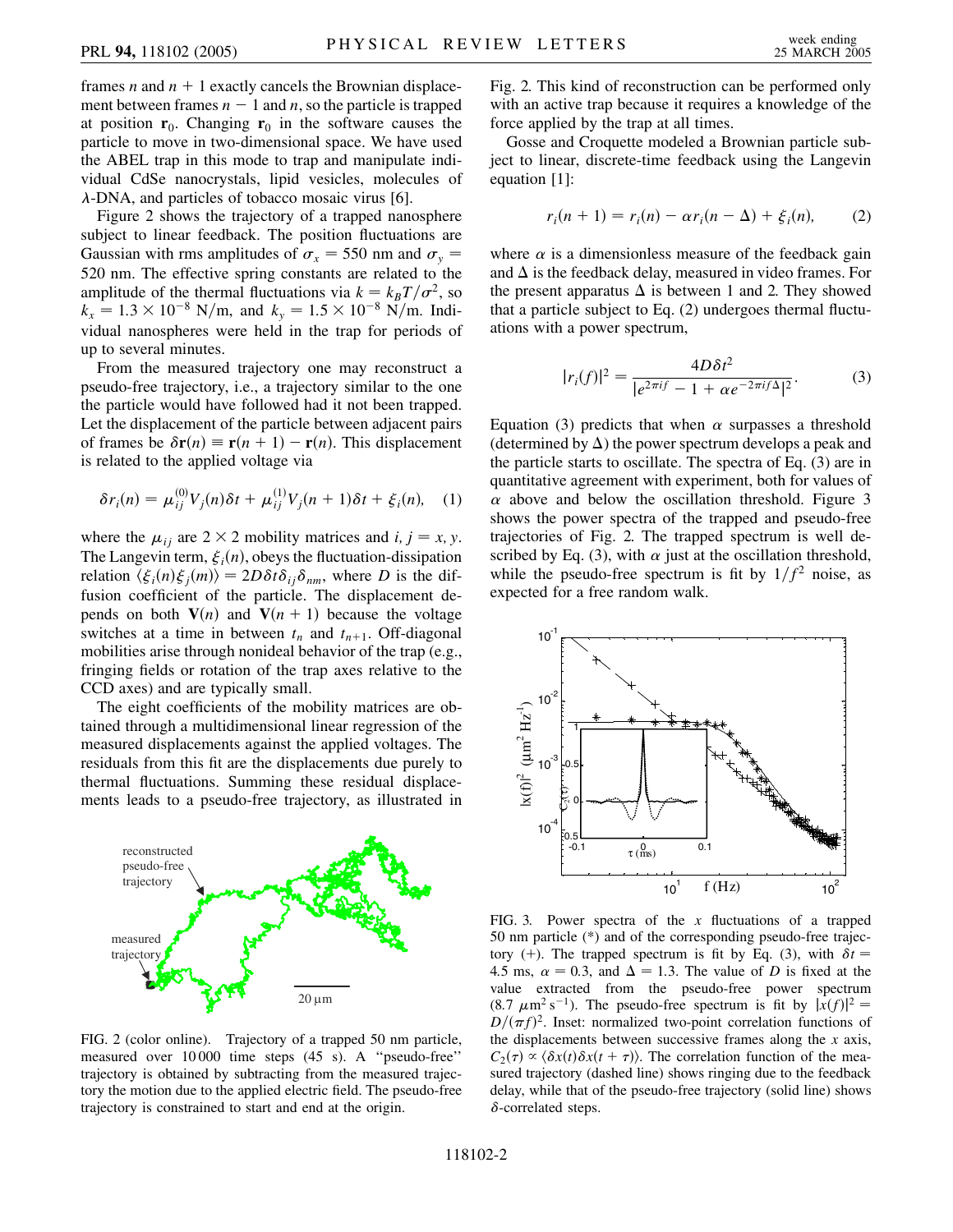Using the diffusion coefficient extracted from the pseudo-free trajectory ( $D = 8.7 \mu m^2 s^{-1}$ ), the Stokes-Einstein relation implies a particle diameter of 50 nm. Nanoparticles in the stock solution had a nominal diameter of  $24 \pm 4$  nm, corresponding to an expected  $D =$  $18 \pm 3 \ \mu \text{m}^2 \text{ s}^{-1}$ . To resolve this discrepancy between the measured and expected values of *D*, the measurement of Fig. 2 was repeated for  $n = 19$  more nanoparticles from the same solution (trapped for 1000 video frames each). The average measured diffusion coefficient was  $D = 16 \pm$ 6  $\mu$ m<sup>2</sup> s<sup>-1</sup> (min 5.7  $\mu$ m<sup>2</sup> s<sup>-1</sup> and max 31  $\mu$ m<sup>2</sup> s<sup>-1</sup>), in reasonable agreement with the expected value. For the nanoparticle with  $D = 31 \mu m^2 s^{-1}$  the Stokes-Einstein relation yields a diameter of 14 nm.

Now let us turn to motion in nonlinear force fields. With a trivial modification of the software, it is possible to apply an arbitrary  $V(r)$  to a single particle. Consider a feedback voltage of the form

$$
\mathbf{V} = -A \Big(\frac{r}{r_0}\Big)^{\beta} \hat{r}.\tag{4}
$$

The particle experiences an effective potential proportional to  $r^{\beta+1}$ , or to lnr for  $\beta = -1$ . Thus the potential is harmonic for  $\beta = 1$ , conical for  $\beta = 0$ , logarithmic for  $\beta = -1$ , and Coulombic for  $\beta = -2$ . When  $-1 <$  $\beta \leq 0$ , the potential has a cusp at  $r = 0$ . When  $\beta \leq -1$ , the potential diverges at  $r = 0$ , and when  $\beta < -1$ , the potential is bounded as  $r \rightarrow \infty$ . At any finite temperature, a particle will be stably trapped only for  $\beta > -1$ .

A single 200 nm particle was subjected to 15 different values of  $\beta$  between -0.8 and 4. For each value of  $\beta$ , 10 000 frames of data (roughly 45 s) were acquired. For  $-1 < \beta < -0.8$  the fluctuations in position were large enough to take the particle out of the field of view, preventing extended observations.



FIG. 4 (color online). Radial probability distributions [plotted as  $-\ln p(r)$  for a 200 nm particle in a power-law potential. Blue bars: measured distribution; red dots: Eq. (5); green line: numerical simulation.

The radial distribution function of a particle subject to restoring the force of Eq. (4) is

$$
p(r) \propto r \exp\biggl(\frac{-Ar(\frac{r}{r_0})^{\beta}}{(\beta+1)k_BT}\biggr),\tag{5}
$$

where the normalization is given by the constraint  $\int_0^\infty p(r) dr = 1$ . Figure 4 compares the predictions of Eq. (5), plotted as  $-\ln p(r)$ , with the measured radial probability distribution for several values of  $\beta$ . The agreement is good for  $\beta$  > -0.4. To account for the disagreement when  $\beta < -0.4$ , Brownian dynamics simulations were performed for a particle subject to the restoring force of Eq. (4), taking into account the feedback latency of 1.6 video frames. Including the effect of delay led to excellent agreement between theory and experiment. The feedback delay becomes most significant as  $\beta \rightarrow -1$  and  $r \rightarrow 0$  because the restoring force becomes increasingly kinked near the origin.

As a final illustration of the ABEL trap, a 200 nm particle was subjected to a force field corresponding to a double-well potential. The feedback voltage is

$$
\mathbf{V}(\mathbf{r}) = (k_x x - \gamma x^3)\hat{x} - k_y y \hat{y}.
$$
 (6)

Hopping rates are obtained by fitting the data with a hidden Markov model, in which the two ''hidden'' states correspond to the particle residing in one or the other minima of the potential. Each hidden state is assumed to generate Gaussian-distributed observations of the position of the particle.



FIG. 5. Comparison of experimental and theoretical hopping rates for a 200 nm particle in a double potential well. Eight trajectories were acquired (10 000 data points each), leading to 16 experimental rates (left  $\rightarrow$  right and right  $\rightarrow$  left for each trajectory). The trend line has a slope of  $0.89$  (ideal  $= 1$ ), which is reasonable given the uncertainties in the size of the particle. Inset: the representative trajectory of a single particle.